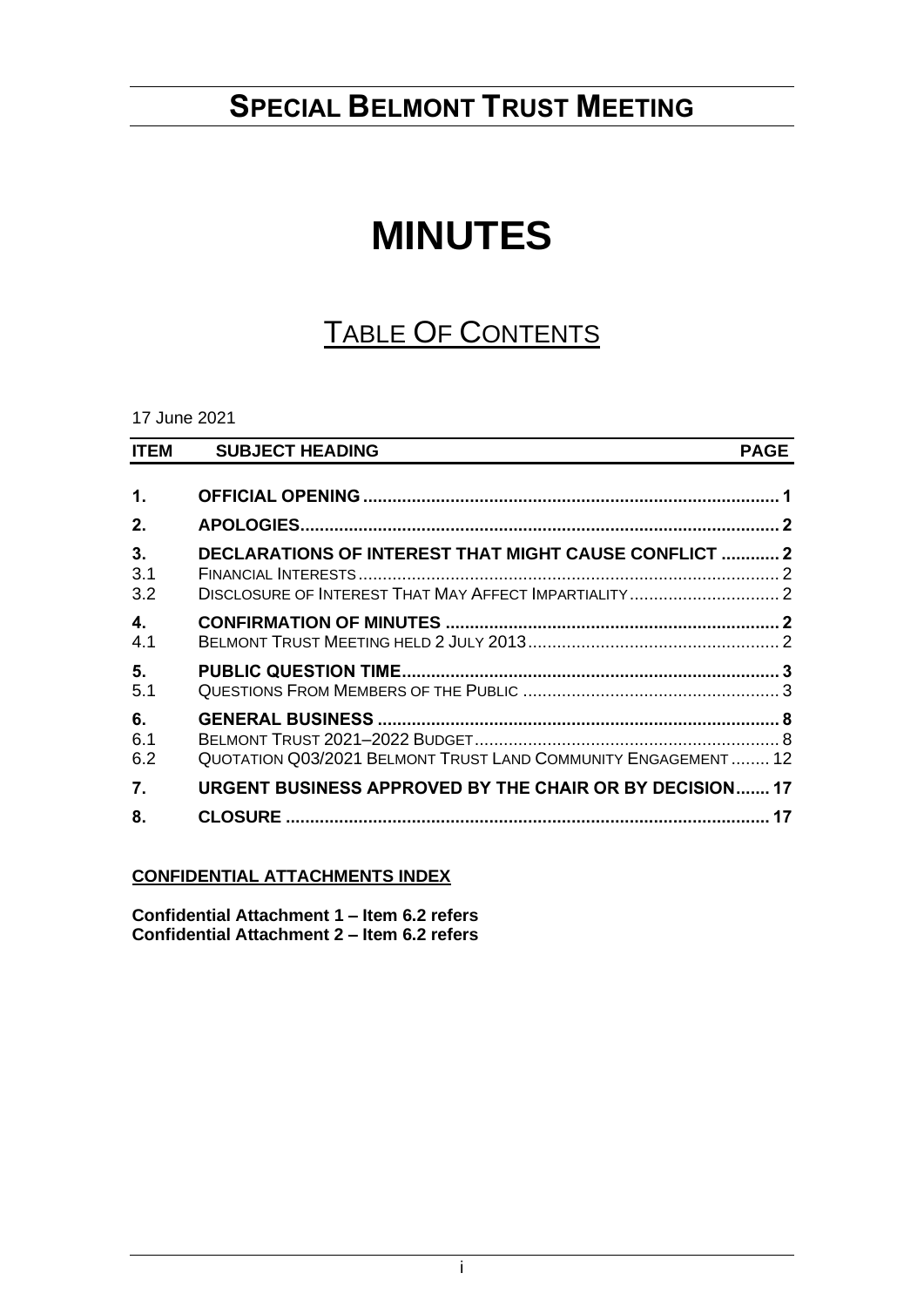#### **MINUTES OF THE SPECIAL BELMONT TRUST MEETING HELD IN THE COUNCIL CHAMBER, CITY OF BELMONT CIVIC CENTRE, 215 WRIGHT STREET, CLOVERDALE ON THURSDAY, 17 JUNE 2021 COMMENCING AT 6.30PM.**

## **MINUTES**

## **PRESENT**

Cr P Marks (Presiding Member) East Ward<br>Cr G Sekulla, JP (arr 6.36pm) Security Cr G Sekulla Cr G Sekulla Cr G Sekulla Cr G Sekulla Cr G Sekulla Cr G S Cr G Sekulla, JP (arr 6.36pm) **Cr B Ryan East Ward Cr J Davis** South Ward **Cr J Powell** South Ward Cr S Wolff Cr S Wolff South Ward South Ward South Ward South Ward South Ward South Ward South Ward South Ward South Ward South Ward South Ward South Ward South Ward South Ward South Ward South Ward South Ward South Ward So Cr R Rossi, JP

## **IN ATTENDANCE**

Mr J Christie Chief Executive Officer Ms M Bell **Director Corporate and Governance** Ms J Gillan Director Development and Communities Mr M Reid Director Infrastructure Services Mr J Olynyk, JP Manager Governance Mrs M Lymon **Principal Governance and Compliance Advisor** Principal Governance and Compliance Advisor Ms K Spalding Coordinator Marketing and Communications Ms D Morton Media and Communications Adviser Mrs J Cherry-Murphy **Senior Governance Officer** 

## **MEMBERS OF THE GALLERY**

There were six members of the public in the gallery and no press representative.

## <span id="page-1-0"></span>**1. OFFICIAL OPENING**

## **6.30pm The Presiding Member welcomed all those in attendance and declared the meeting open.**

The Presiding Member read aloud the Acknowledgement of Country.

*Before I begin I would like to acknowledge the Noongar Whadjuk people as the Traditional Owners of this land and pay my respects to Elders past, present and emerging. I further acknowledge their cultural heritage, beliefs, connection and relationship with this land which continues today.*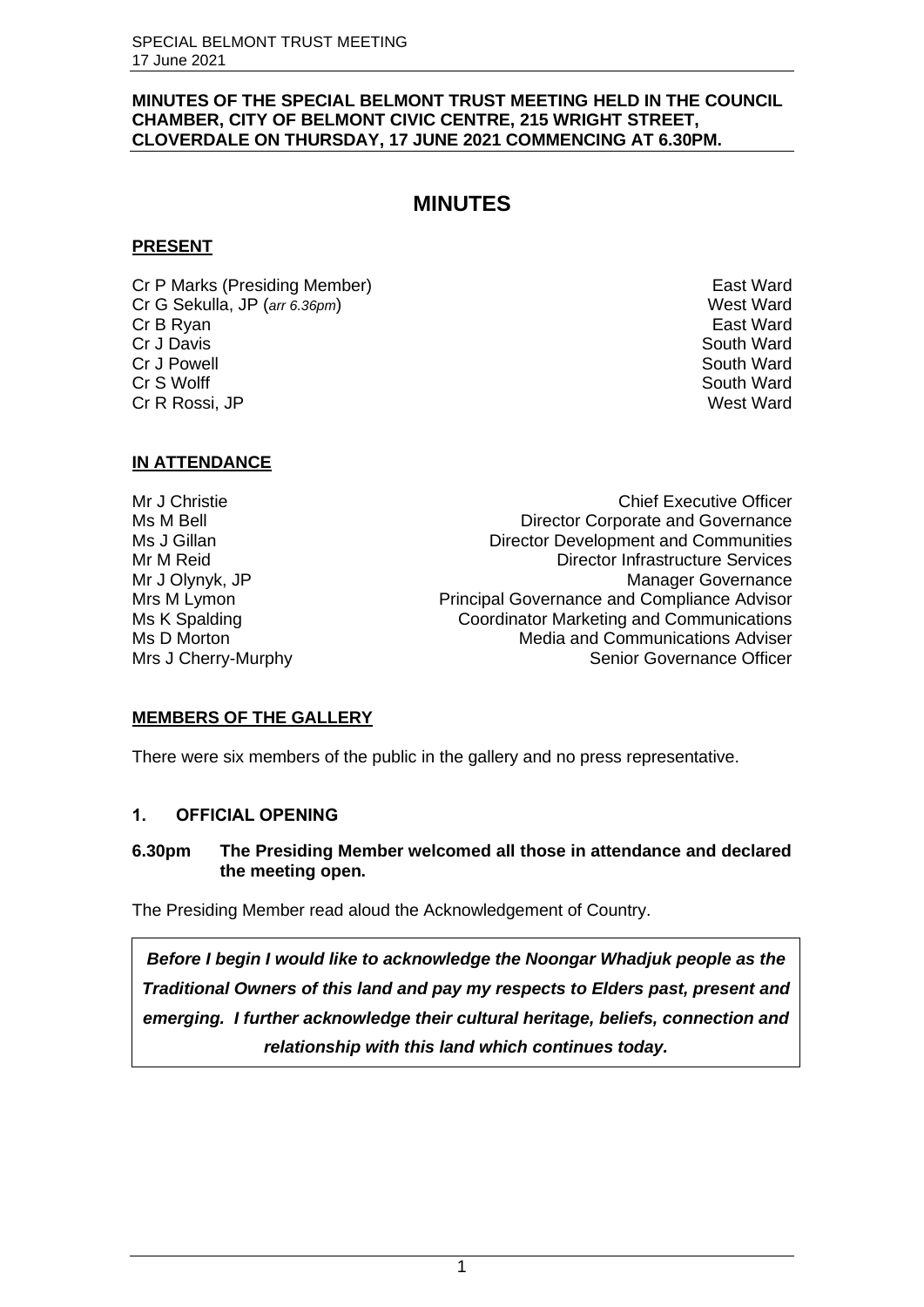The Presiding Member invited Cr Ryan to read aloud the Affirmation of Civic Duty and Responsibility on behalf of Trustees and Officers. Cr Ryan read aloud the affirmation.

## *Affirmation of Civic Duty and Responsibility*

*I make this affirmation in good faith and declare that I will duly, faithfully, honestly, and with integrity fulfil the duties of my role as a Trustee of the Belmont Trust according to the best of my judgement and ability. I will observe the City's Code of Conduct and Standing Orders to ensure efficient, effective and orderly decision making within this forum.*

## <span id="page-2-0"></span>**2. APOLOGIES**

Cr L Cayoun (Apology) West Ward Cr M Bass (Apology) East Ward

## <span id="page-2-1"></span>**3. DECLARATIONS OF INTEREST THAT MIGHT CAUSE CONFLICT**

<span id="page-2-2"></span>**3.1 FINANCIAL INTERESTS**

Nil.

<span id="page-2-3"></span>**3.2 DISCLOSURE OF INTEREST THAT MAY AFFECT IMPARTIALITY**

Nil.

- <span id="page-2-4"></span>**4. CONFIRMATION OF MINUTES**
- <span id="page-2-5"></span>**4.1 BELMONT TRUST MEETING HELD 2 JULY 2013 (Circulated under separate cover)**

## **OFFICER RECOMMENDATION**

## *ROSSI MOVED, POWELL SECONDED*

**That the Minutes of the Belmont Trust Meeting held on [2 July 2013](https://www.belmont.wa.gov.au/docs/ecm/Belmont%20Trust%20Meeting%202%20July%202013%20Minutes) be confirmed as a true and accurate record.**

*CARRIED 6 VOTES TO 0*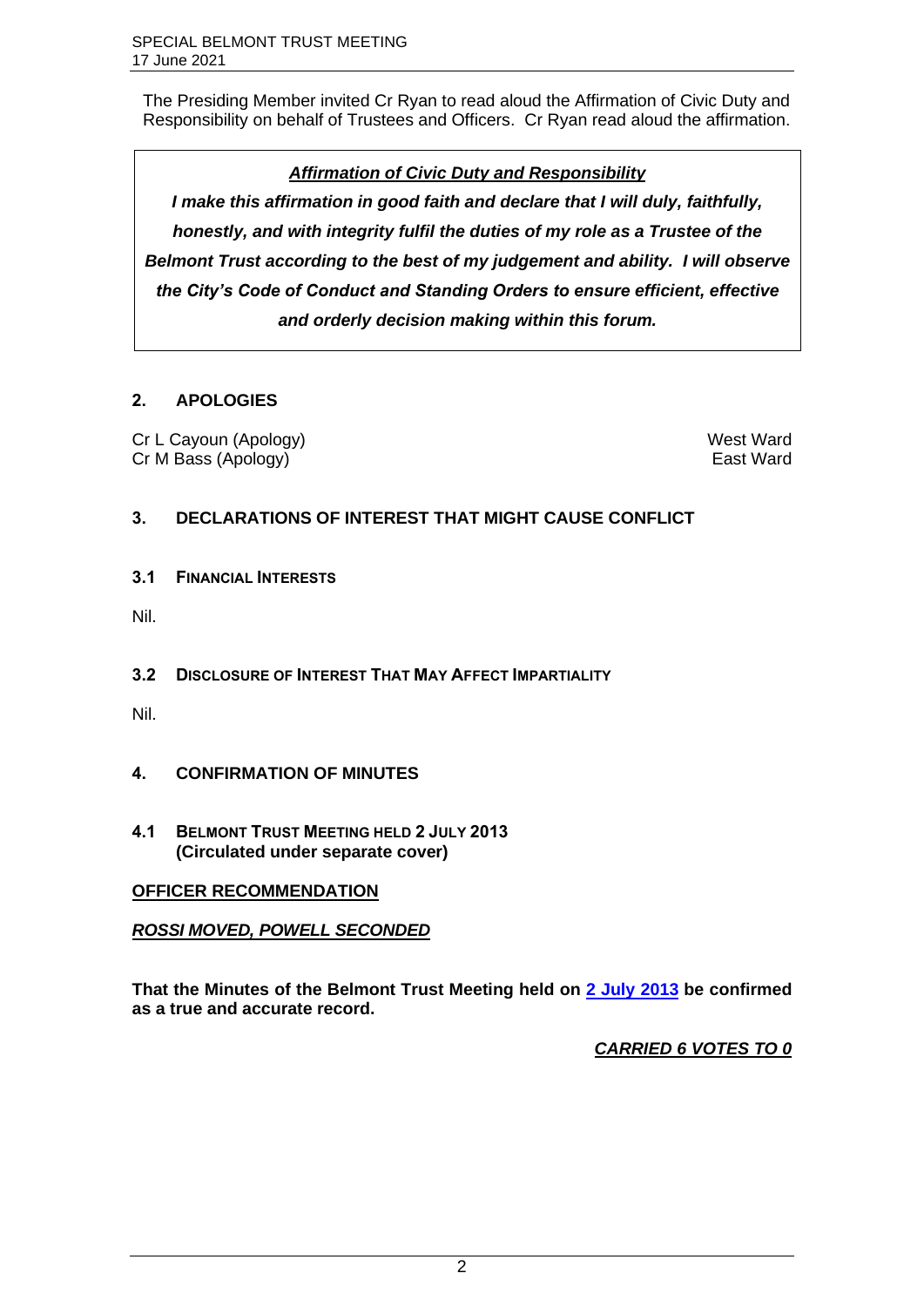## <span id="page-3-0"></span>**5. PUBLIC QUESTION TIME**

**6.33pm The Presiding Member drew the public gallery's attention to the rules of Public Question Time as written in the Public Question Time Form. In accordance with rule (l), the Mayor advised that he had registered four members of the public who had given prior notice to ask questions.**

> **The Presiding Member invited members of the public who had yet to register their interest to ask a question to do so. One further registration was forthcoming.**

- **6.36pm Cr Sekulla entered the meeting.**
- <span id="page-3-1"></span>**5.1 QUESTIONS FROM MEMBERS OF THE PUBLIC**

#### **5.1.1 MS L HOLLANDS ON BEHALF OF BELMONT RESIDENT AND RATEPAYER ACTION GROUP (BRRAG)**

1. In the Minutes of the Belmont Trust Meeting held on 2 July 2013, Trustees resolved that the required action is to remain confidential until legal resolution is complete. Is the legal resolution complete yet and, if yes, when can we expect the details?

#### **Response**

#### **The Manager Governance stated that he did not believe the question directly related to items on the Agenda but would take the question on notice.**

2. What was the nature and expenses of on-going legal advice and was there appropriate management of the interest to the Trust Reserve as the Reserve has reduced from \$1.78m in 2012 to \$1.5m in 2020?

## **Response**

#### **The Manager Governance stated that he would take the question on notice.**

3. It was reported in a response to a question taken on notice at the 25 August 2020 Ordinary Council Meeting that legal expense costs incurred over the last 15 years was \$134,775. We have had no meeting since 2013, so why are we now having a meeting to approve the Belmont Trust Budget?

## **Response**

**The Manager Governance stated this is due to a change in practice with the budget. The City sought legal advice and that advice stated that, from a good governance standpoint, budgets should be presented to the Belmont Trust for consideration and approval before the City's budget is considered. Councillors, in their role as Trustees, can ask questions in relation to any part of the Belmont Trust budget.**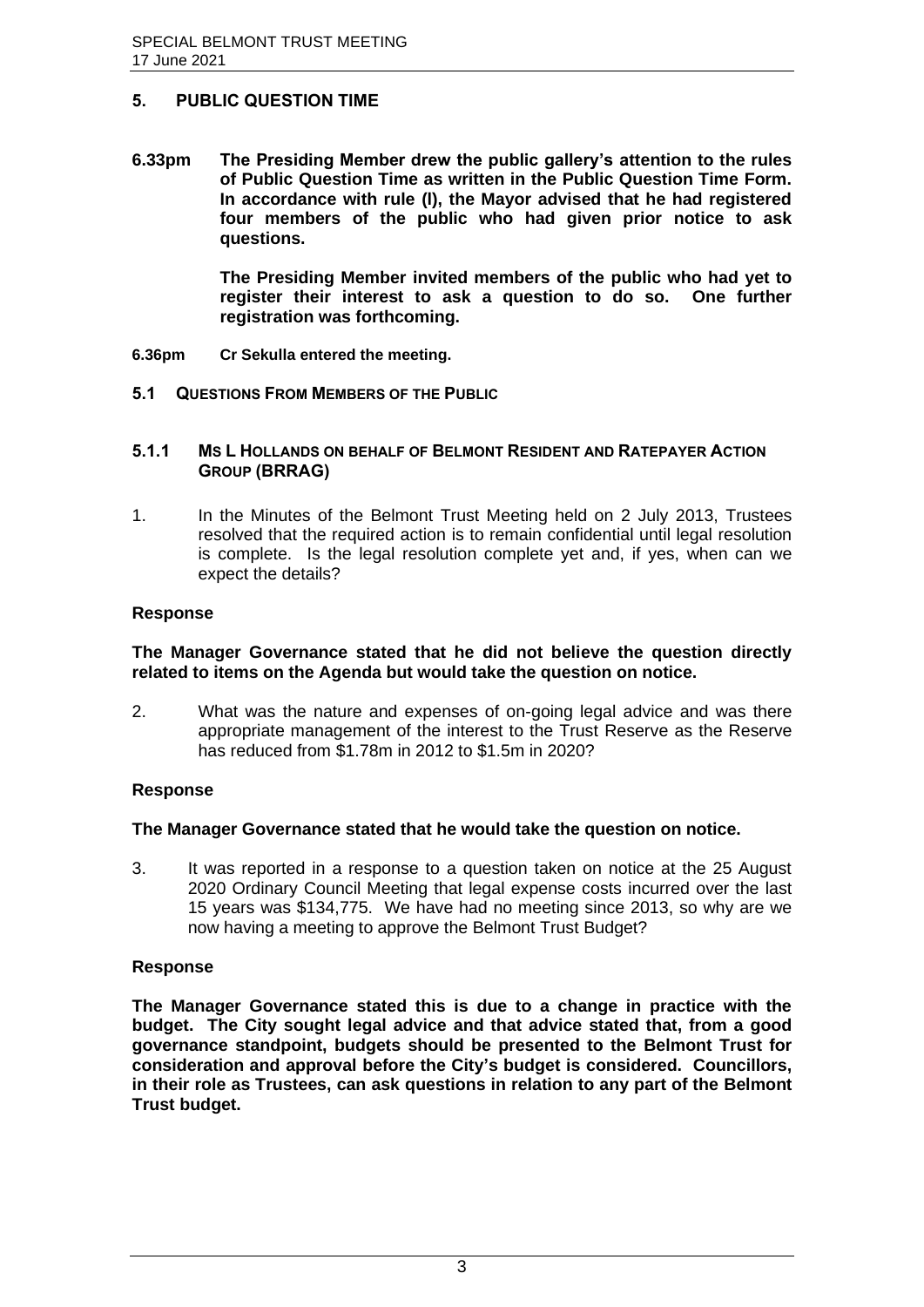#### *Item 5.1.1 Continued*

4. How come the view has changed, has there been changes to the Charitable Trusts Act?

## **Response**

**The Manager Governance stated there has been no change to the Charitable Trusts Act and that it does not refer to management processes. No other Local Government has to deal with a Trust of this nature, this is unique to the City of Belmont. The City deems it necessary to continue to seek legal advice to ensure the Trust is managed in the proper manner.**

5. Does that mean the City has not been acting as it should?

#### **Response**

**The Manager Governance stated the City has managed the Trust as it should have.**

6. Will we have more regular meetings?

#### **Response**

**The Manager Governance stated the matter on frequency of meetings will come before a workshop of the Trust, however, there will be at least one annual meeting of the Trust going forward to deal with the budget.**

7. Will there be on-going legal fees?

#### **Response**

#### **The Manager Governance stated yes.**

8. When the Trust Reserve was first established, where did the initial funds come from?

#### **Response**

## **The Manager Governance stated that he would take the question on notice.**

9. Was the 2002 copy of Hansard distributed to Councillors and, if so, when?

#### **Response**

#### **The Manager Governance stated that he would take the question on notice.**

10. Has the Trust Land been varied in any way since the Trust was formed?

#### **Response**

## **The Manager Governance stated that he would take the question on notice.**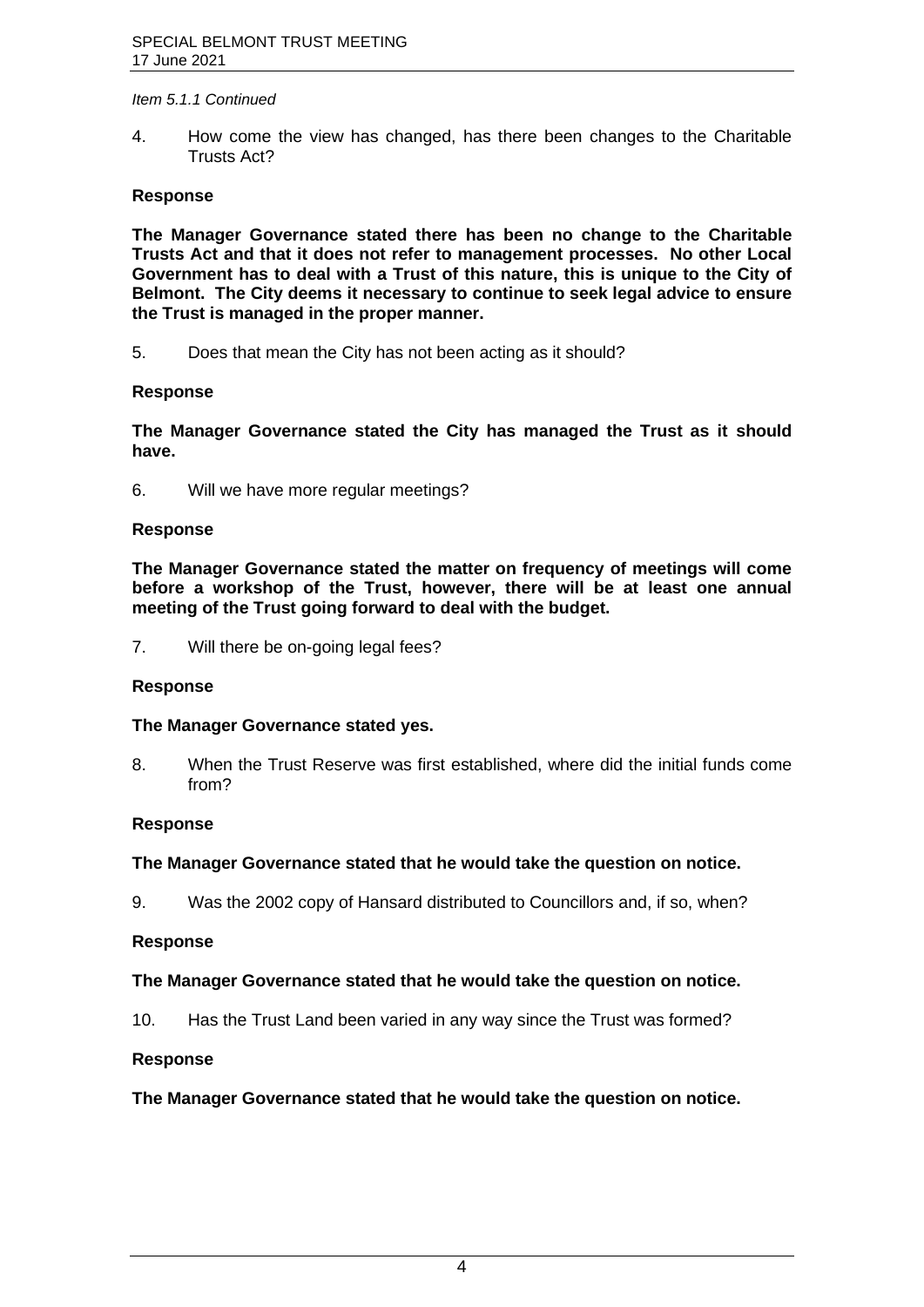## **5.1.2 MR P HITT, 14 MCLACHLAN WAY, BELMONT**

Mr Hitt circulated copies of an extract from Hansard dated 18 December 2002 for Councillors.

1. Is it legally or morally right to engage an Engagement Officer, AHA! Consulting for the sum of \$72,480 when many of the questions in the Hansard put forward by the Hon Peter Foss (a lawyer that specialises in Trusts) have not been answered to my knowledge up to this present time?

## **Response**

## **The Manager Governance stated that he would take the question on notice.**

2. Were the boundary changes to the Trust mentioned in Hansard ever formally gazetted and approved?

## **Response**

## **The Manager Governance stated that he would take the question on notice.**

3. Has the Trust ever received compensation for the loss of land now used as a waterway into the Ascot Marina?

## **Response**

## **The Manager Governance stated that he did not believe the question directly related to items on the Agenda but would take the question on notice.**

4. Has the Trust ever received monies from the rent of the land when used for baseball?

## **Response**

## **The Manager Governance stated that he would take the question on notice.**

5. Will the sum of \$72,480 for the Consultant be added to the amount owing to the Trust account?

## **Response**

**The Manager Governance stated the budget proposed this evening is funded from the Belmont Trust Reserve. If the report is approved this evening, the funds will come from the Reserve.**

## **5.1.3 MS L HOLLANDS, 2 MILLER AVENUE, REDCLIFFE**

1. Why bring in outsiders to undertake the community consultation when Officers here could undertake this and save money?

## **Response**

**The Chief Executive Officer stated that there are City staff capable of carrying out this task, though the rationale was that the City required expert advice in the development of an engagement strategy which needs to be developed before the consultation.**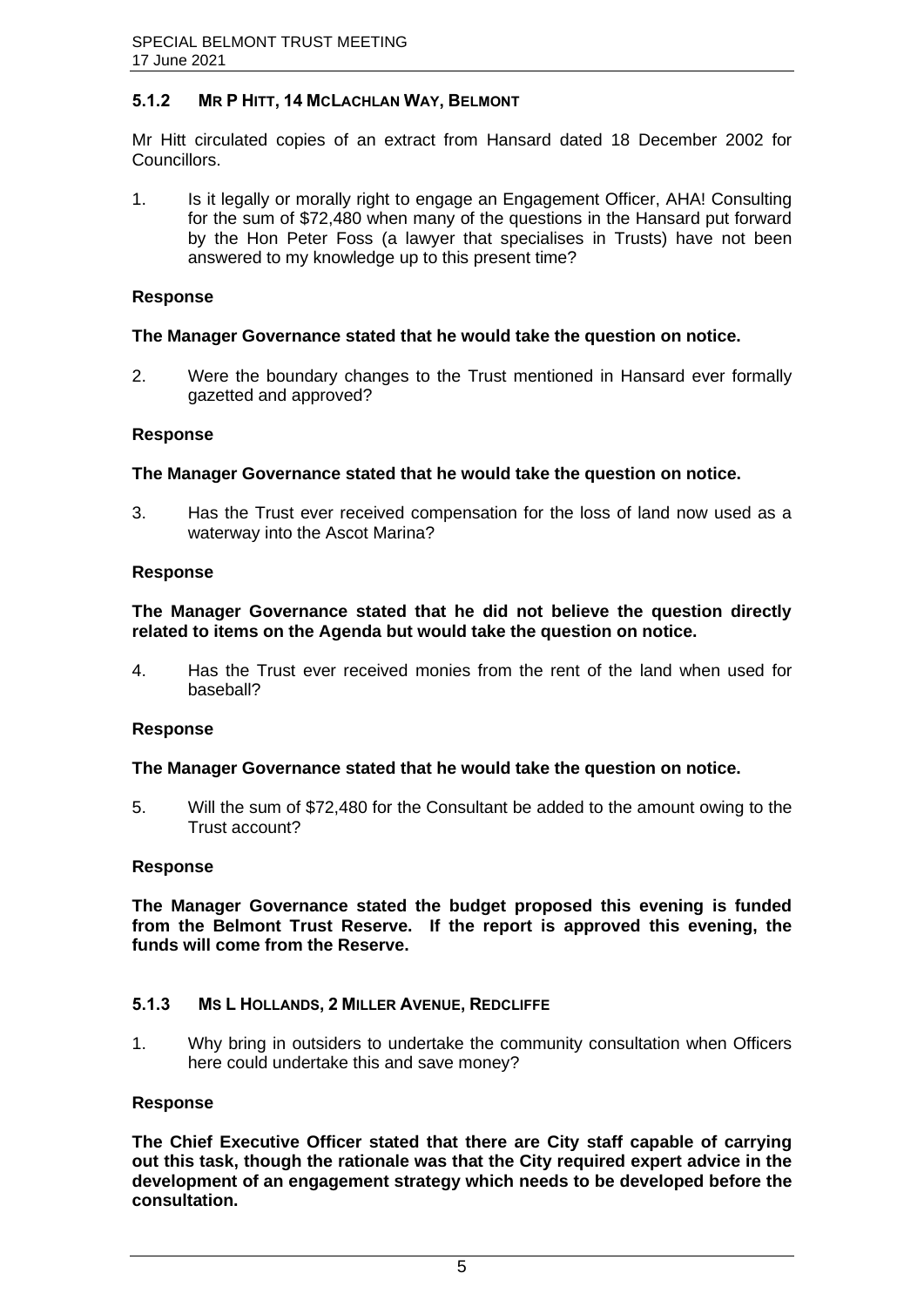#### *Item 5.1.3 Continued*

2. Will the City of Belmont take notice of the residents?

## **Response**

## **The Presiding Member stated the City always takes notice of their residents.**

## **5.1.4 MS S HOLT ON BEHALF OF THE ASCOT KILNS AND PARRY FIELD ACTION GROUP**

1. Can you provide evidence that funds for the Belmont Trust have been expended in accordance with the Declaration of Trust and the Charitable Trust Act 1982?

#### **Response**

#### **The Manager Governance stated that he would take the question on notice.**

2. A Concept Plan has been created, when will that Concept Plan be available to the local community?

#### **Response**

**The Manager Governance stated the Trust, some years ago, undertook a range of workshops. The Trust has not formulated a formal position on this. That document will not be a part of the community engagement process. The process is about getting the community's views to come back to the Trust for consideration.**

3. The Ascot Kilns and Parry Field Action Group has credibility in the community. If the community engagement process includes forming a working group, our group would like to be recognised as a stakeholder in this consultation please?

## **Response**

**The Manager Governance stated yes the Group would be a stakeholder. The Chief Executive Officer stated that the engagement process will not be a "box ticking" exercise. The City is serious about this issue and is looking to achieve a very positive outcome for the Trust Land.**

## **5.1.5 MS J GEE, 297 GABRIEL STREET, CLOVERDALE**

1. It must be at least 10 years ago since the City did the planning for the Trust Land. The City is now going to spend \$75,000 for more workshops. Are we going to have to wait another 8-10 years or is there going to be a shorter plan in place?

## **Response**

**The Manager Governance stated there has been a long period of time where it appears there has been a lack of action. There have been a number of reasons behind that, for example, a compelling moral obligation issue through the Supreme Court, a change of personnel at the State Solicitors' Office and Attorney General which concluded with the process having to start again. If approved this evening, the project plan in place provides for the community**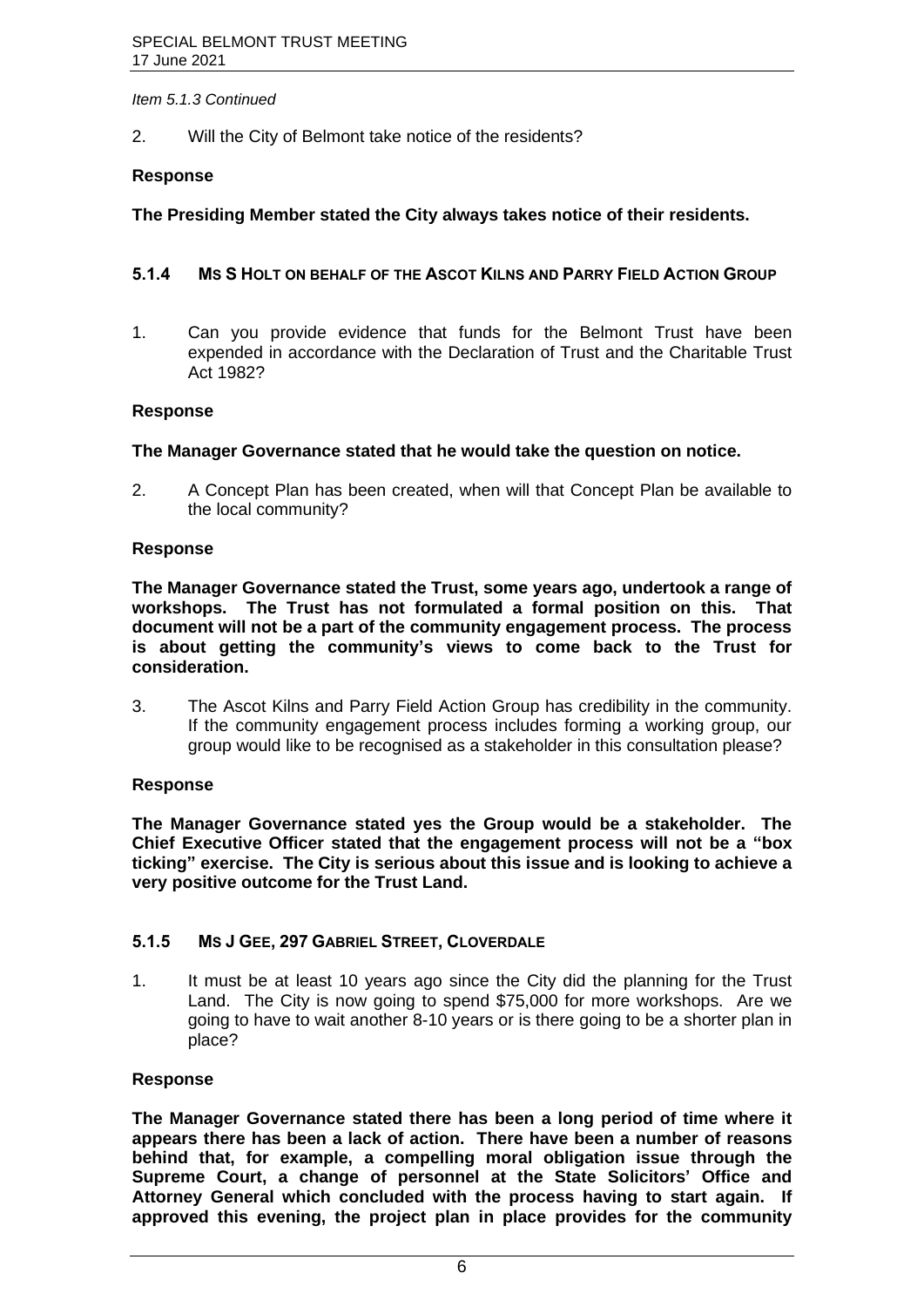#### *Item 5.1.5 Continued*

**consultation and outcomes to be completed before the end of this year. Other issues depend on what the result of the consultation is and the funds required. Engagement with the Attorney General or State Solicitors' Office is also required and these processes take time.**

2. Can you have regular meetings to keep us informed?

## **Response**

**The Chief Executive Officer stated that as mentioned at the last Ordinary Council Meeting, when the Trust has a decision to make a meeting will be called.**

**7.10pm As there were no further questions, the Presiding Member declared Public Question Time closed.**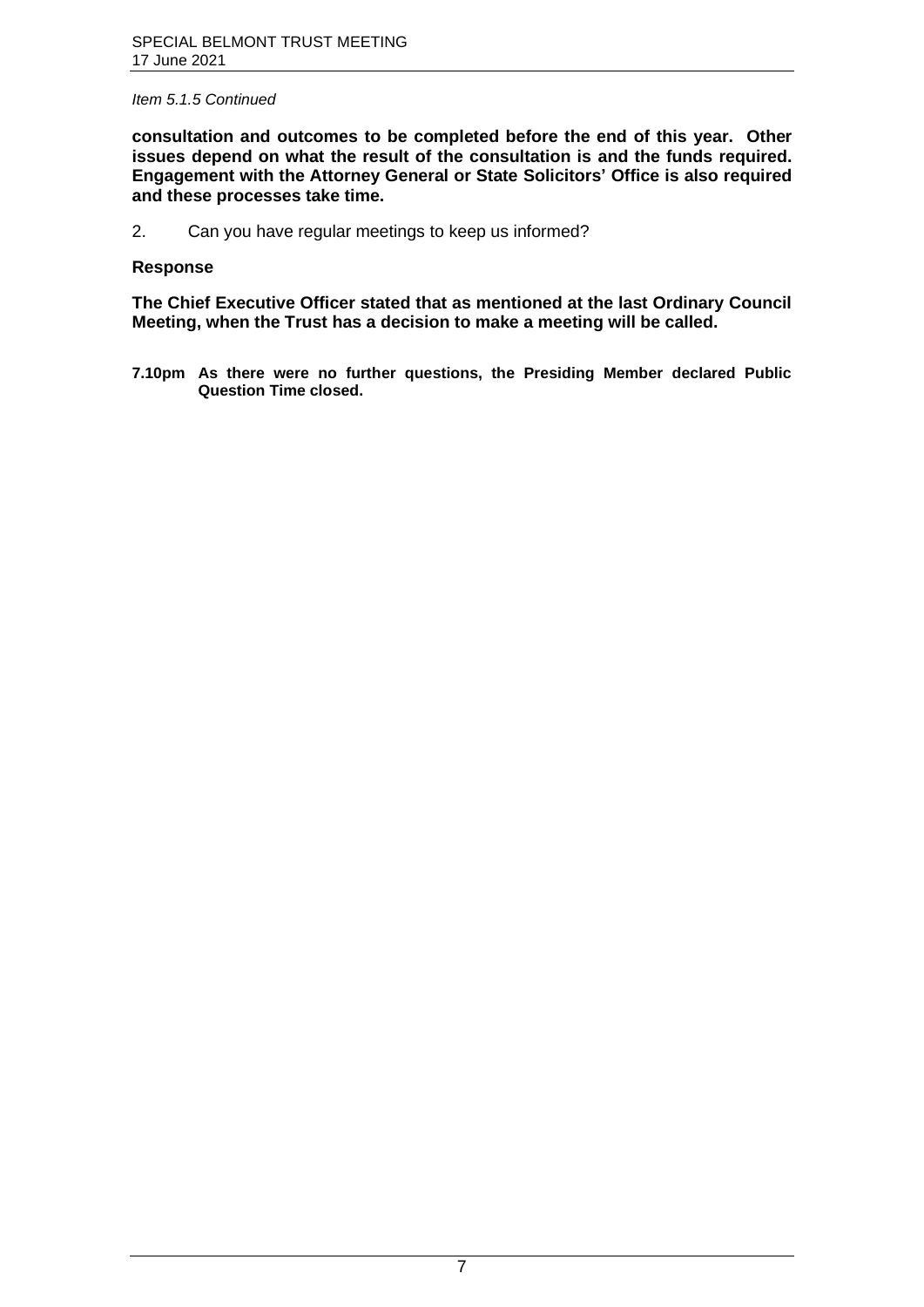## <span id="page-8-0"></span>**6. GENERAL BUSINESS**

## <span id="page-8-1"></span>**6.1 BELMONT TRUST 2021–2022 BUDGET**

## **ATTACHMENT DETAILS**

Nil

| <b>Voting Requirement</b>   |    | <b>Absolute Majority</b>                                 |
|-----------------------------|----|----------------------------------------------------------|
| Subject Index               |    | 132/001                                                  |
| Location/Property Index     |    | Lot 5 Stoneham Street, Lot 642 Great Eastern<br>Highway. |
| <b>Application Index</b>    |    | N/A                                                      |
| Disclosure of any Interest  |    | N/A                                                      |
| Previous Items              |    | N/A                                                      |
| Applicant                   |    | N/A                                                      |
| Owner                       |    | City of Belmont                                          |
| <b>Responsible Division</b> | t. | Corporate & Governance                                   |

## **COUNCIL ROLE**

| <b>Advocacy</b>  | When Council advocates on its own behalf or on behalf of<br>its community to another level of government/body/agency.                                                                                                                                                                                                                                                                                                                                                                       |
|------------------|---------------------------------------------------------------------------------------------------------------------------------------------------------------------------------------------------------------------------------------------------------------------------------------------------------------------------------------------------------------------------------------------------------------------------------------------------------------------------------------------|
| <b>Executive</b> | The substantial direction setting and oversight role of the<br>Council eg adopting plans and reports, accepting tenders,<br>directing operations, setting and amending budgets.                                                                                                                                                                                                                                                                                                             |
| Legislative      | Includes adopting local laws, local planning schemes and<br>policies.                                                                                                                                                                                                                                                                                                                                                                                                                       |
| <b>Review</b>    | When Council reviews decisions made by Officers.                                                                                                                                                                                                                                                                                                                                                                                                                                            |
| Quasi-Judicial   | When Council determines an application/matter that directly<br>affect a person's right and interests. The judicial character<br>arises from the obligation to abide by the principles of<br>natural justice. Examples of quasi-judicial authority include<br>local planning applications, building licences, applications<br>for other permits/licences (eq under Health Act, Dog Act or<br>Local Laws) and other decisions that may be appealable to<br>the State Administrative Tribunal. |

## **PURPOSE OF REPORT**

To present the 2021-2022 Belmont Trust Budget for consideration.

## **SUMMARY AND KEY ISSUES**

To consider the 2021-2022 Budget in the lead up to the formal adoption of the City of Belmont Budget at the Ordinary Council Meeting on 27 July 2021, for which the Belmont Trust is a component.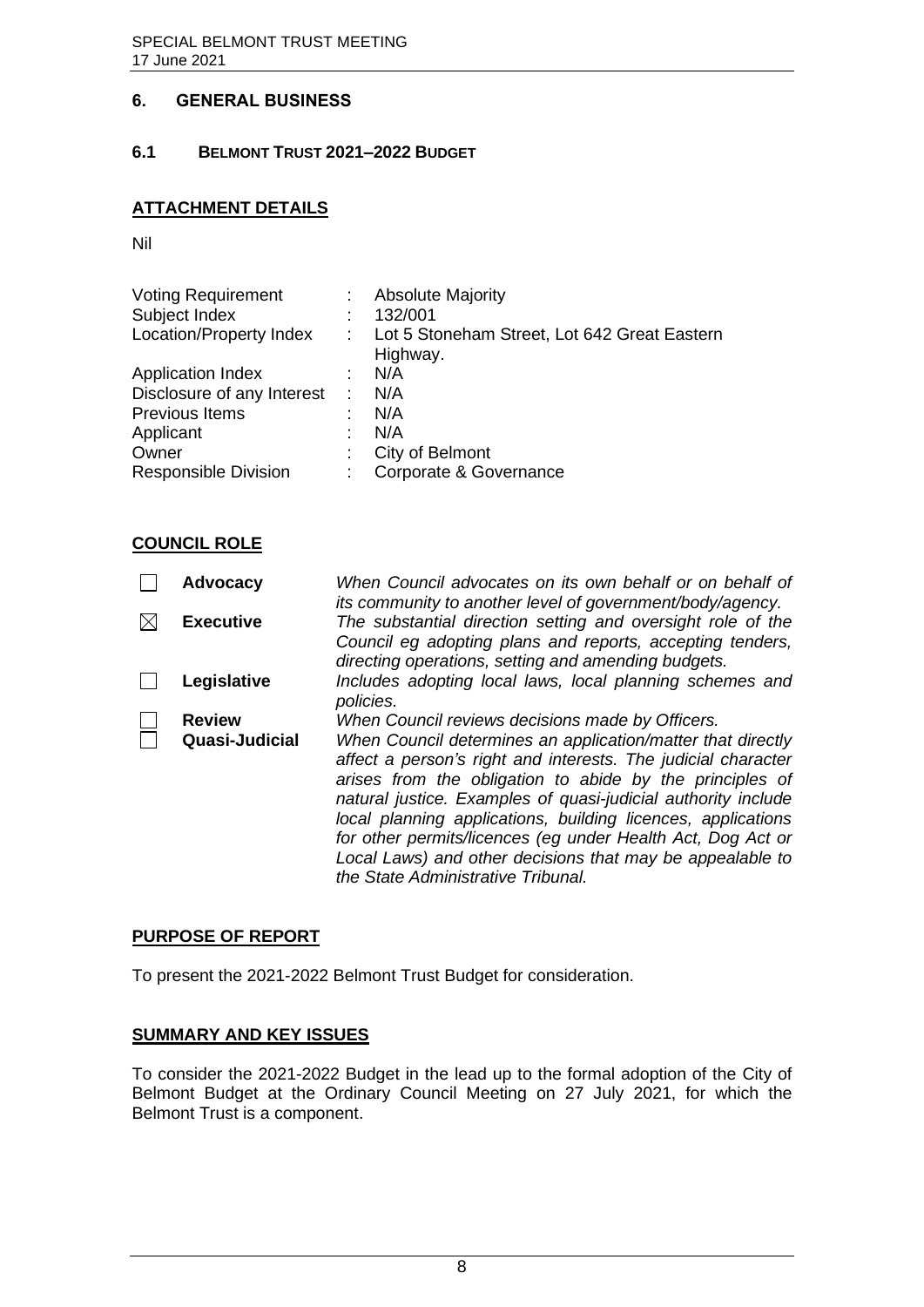## **LOCATION**



## **CONSULTATION**

There has been no specific consultation undertaken in respect to this matter.

## **STRATEGIC COMMUNITY PLAN IMPLICATIONS**

In accordance with the 2020 – 2040 Strategic Community Plan:

## **Goal 5: Responsible Belmont**.

## **Strategy:**

- 5.2 Manage the City's assets and financial resources in a responsible manner and provide the best possible services for the community.
- 5.6 Deliver effective, fair and transparent leadership and decision-making, reflective of community needs and aspirations.

## **POLICY IMPLICATIONS**

There are no policy implications associated with this report.

## **STATUTORY ENVIRONMENT**

There are no specific statutory requirements in respect to this matter.

## **BACKGROUND**

The effect of the Declaration of Trust is that the City of Belmont holds the trust property ("the Trust Land") on trust for the purposes of public recreation and enjoyment. The City of Belmont is the sole trustee of the Trust Land.

As the sole Trustee, the City of Belmont is responsible for making decisions about the Belmont Trust in its capacity as Trustee. This is a responsibility of the Council of the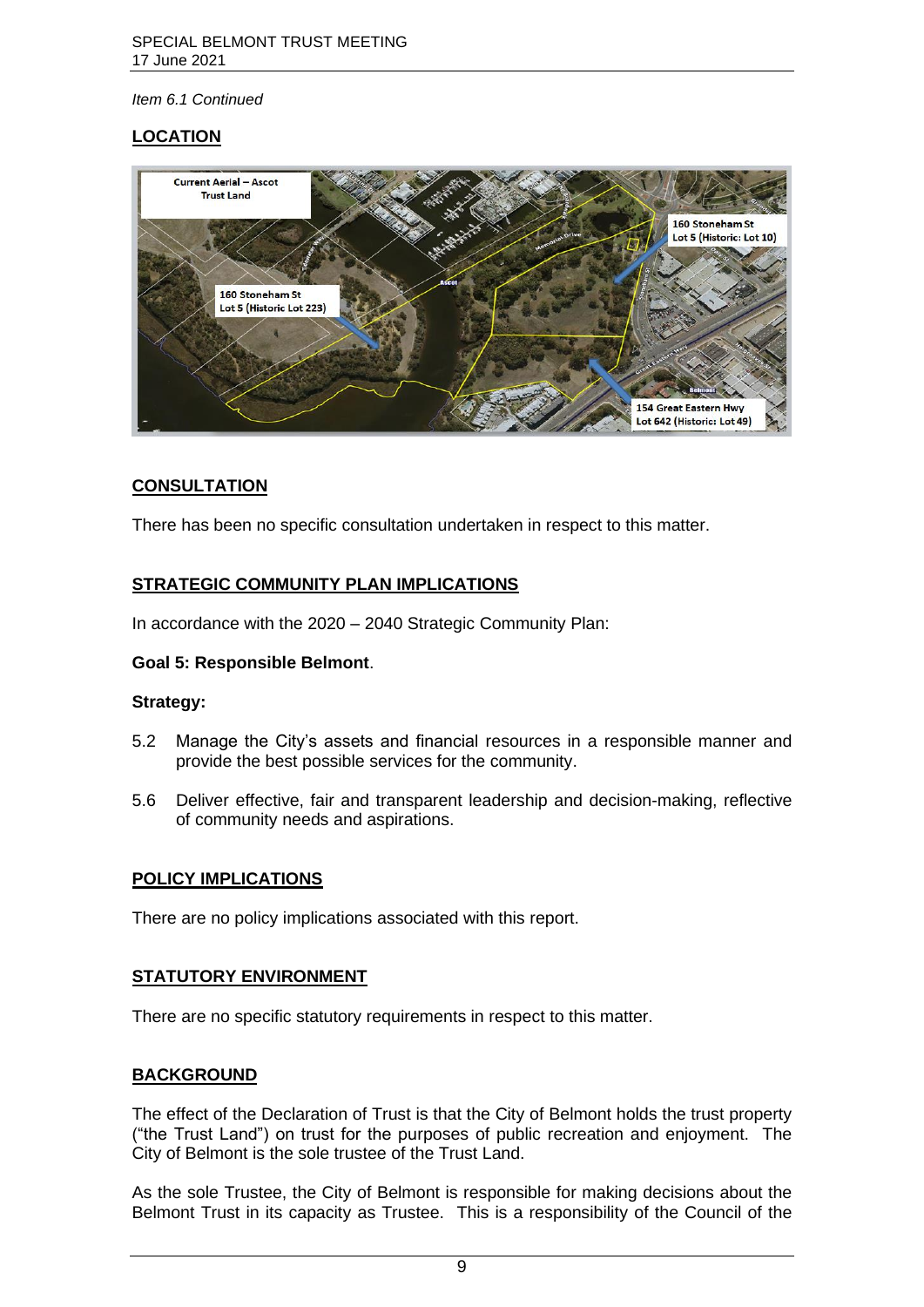City of Belmont. The reason for this is that the Council is the overall decision-making body of the City of Belmont and as a result must make decisions for the City of Belmont in its capacity as Trustee of the Trust Land.

The City of Belmont is the Trustee, and the Council can only make decisions on behalf of the City of Belmont in accordance with the *Local Government Act 1995*. On that basis, the Council would need to meet in accordance with the Act to make decisions in its capacity as Trustee. This means conducting meetings to deal with Trust matters in all respects in accordance with the *Local Government Act 1995.*

The Belmont Trust is not a separate legal entity, and it cannot own property in its own name. There is no separate organisation or body called the Belmont Trust, (this name simply describes the Trust Land and dealings associated with it) instead the Trust Land is held by the City of Belmont as Trustee. The City of Belmont must deal with and account for the Trust property, including its assets, liabilities, income, and expenditure in its capacity as Trustee. This is reported in the Annual Financial Report in note 14.

## **OFFICER COMMENT**

The City of Belmont has sought further legal advice to ensure that it undertakes its role as both a local government and that of Trustee for the Trust Land with due diligence, transparency and accountability.

To that effect and moving forward on an ongoing basis, the City will, as it progresses with the development of its Annual Budget, seek endorsement from the Belmont Trust of the funding required in relation to the management of the Trust Land, prior to formal adoption of the Budget.

The City maintains a reserve known as the Belmont Trust Reserve, which is restricted in usage, specifically for purposes associated with the Trust Land. These funds are utilised for the maintenance of the Trust Land and other identified needs.

When preparing the City's budget, in particular the Belmont Trust operating component, expenditure and income are transferred between the municipal budget and the Belmont Trust Reserve, resulting in a net impact of nil in the City's municipal budget.

The following table is an extract from the draft Annual Budget scheduled for adoption by Council in July 2021. Key points of interest are:

- 1. Legal Costs: This is an indicative amount to cover required legal services in the management of the Belmont Trust and potentially any matters arising from the community engagement process that necessitates liaison with the State Solicitors Office or the Attorney General (\$80, 000).
- 2. Consultant: A thorough and inclusive community engagement process to establish the desired development of the Trust Land to meet the obligations contained in the Declaration of Trust and a subsequent Strategic Plan is imperative. To achieve an appropriate outcome a consultant with specific engagement skills is required to facilitate the process (\$100,000).
- 3. General Maintenance: This is the cost associated with the City's Parks, Leisure and Environment Department undertaking general mowing and maintenance.
- 4. Income Belmont Trust Reserve: This is interest from the term deposit (-\$6712.00).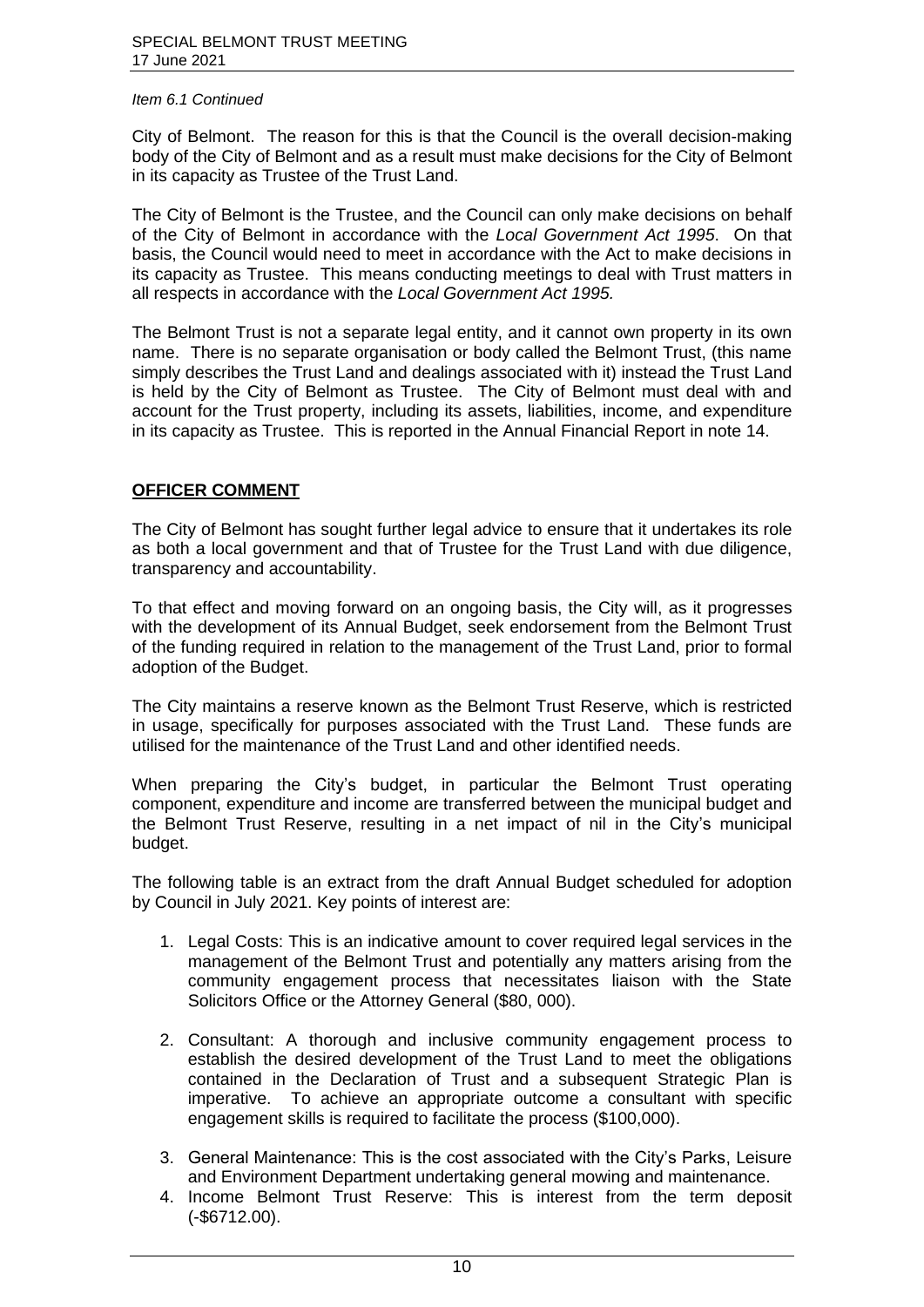## **Belmont Trust Budget 2021-2022**

|                                                                     | Auth<br><b>Budget</b> | <b>Current</b><br><b>Budget</b> | <b>YTD Actual</b> | Proposed<br><b>Budget</b> | Increase    | Increase<br>(%) |
|---------------------------------------------------------------------|-----------------------|---------------------------------|-------------------|---------------------------|-------------|-----------------|
| 080 - Belmont Trust                                                 |                       |                                 |                   |                           |             |                 |
| 921600 - Belmont Trust                                              |                       |                                 |                   |                           |             |                 |
| 1 - Expenditure<br>921600-00-1270-000 Services - Legal              | 80,000                | 80,000                          | 2.789             | 80.000                    | $\Omega$    | 0%              |
| 921600-00-1271-000 Services - Other Consultants                     | 100,000               | 100,000                         | $\mathbf 0$       | 100,000                   | $\mathbf 0$ | 0%              |
| <b>TOTAL 1 - Expenditure</b>                                        | 180,000               | 180,000                         | 2,789             | 180,000                   | $\bf{0}$    | 0%              |
| 3 - Capital Expenditure<br>921600-00-3854-000 Belmont Trust Reserve | 16,733                | 16,733                          | $\mathbf 0$       | 6.712                     | $-10,021$   | $-60%$          |
| <b>TOTAL 3 - Capital Expenditure</b>                                | 16,733                | 16,733                          | $\bf{0}$          | 6,712                     | $-10,021$   | $-60%$          |
| 4 - Income<br>921600-00-4854-000 Belmont Trust Reserve              | $-16,733$             | $-16,733$                       | 0                 | $-6,712$                  | 10,021      | $-60%$          |
| <b>TOTAL 4 - Income</b>                                             | $-16,733$             | $-16,733$                       | $\mathbf{0}$      | $-6,712$                  | 10,021      | $-60%$          |
| 6 - Capital Income<br>921600-00-6854-000 Belmont Trust Reserve      | $-185,147$            | $-185, 147$                     | $\mathbf 0$       | $-187,224$                | $-2,077$    | 1%              |
| <b>TOTAL 6 - Capital Income</b>                                     | $-185, 147$           | $-185, 147$                     | $\bf{0}$          | $-187,224$                | $-2,077$    | 1%              |
| <b>TOTAL 921600 - Belmont Trust</b>                                 | $-5,147$              | $-5,147$                        | 2.789             | $-7,224$                  | $-2,077$    | 40%             |
| P14300 - Belmont Trust - Gen Mtce                                   |                       |                                 |                   |                           |             |                 |
| <b>TOTAL 1 - Expenditure</b>                                        | 5,147                 | 5,147                           | 6,764             | 7,224                     | 2,077       | 40%             |
| <b>TOTAL P14300 - Belmont Trust - Gen Mtce</b>                      | 5,147                 | 5,147                           | 6,764             | 7,224                     | 2,077       | 40%             |
| <b>TOTAL 080 - Belmont Trust</b>                                    | 0                     | 0                               | 9,553             | $\bf{0}$                  | $\bf{0}$    | $-300%$         |

## **FINANCIAL IMPLICATIONS**

The Belmont Trust Reserve is expected to have a balance of \$1,511,847 as at 30 June 2021. Based on the 2021-2022 budget, the balance is estimated to decrease to \$1,331,335. If there are any unspent budgeted funds in 2021-2022 these will remain in the reserve.

There is no impact on the City of Belmont municipal budget, as all funds are accessed from the Belmont Trust Reserve.

## **ENVIRONMENTAL IMPLICATIONS**

There are no environmental implications associated with this report.

## **SOCIAL IMPLICATIONS**

There are no social implications associated with this report.

## **OFFICER RECOMMENDATION**

## *DAVIS MOVED, SEKULLA SECONDED*

*That the Belmont Trust adopt the Belmont Trust Budget 2021-2022 as indicated within this report and for inclusion in the City of Belmont Budget 2021-2022, scheduled for adoption in July 2021.*

## *CARRIED BY ABSOLUTE MAJORITY 7 VOTES TO 0*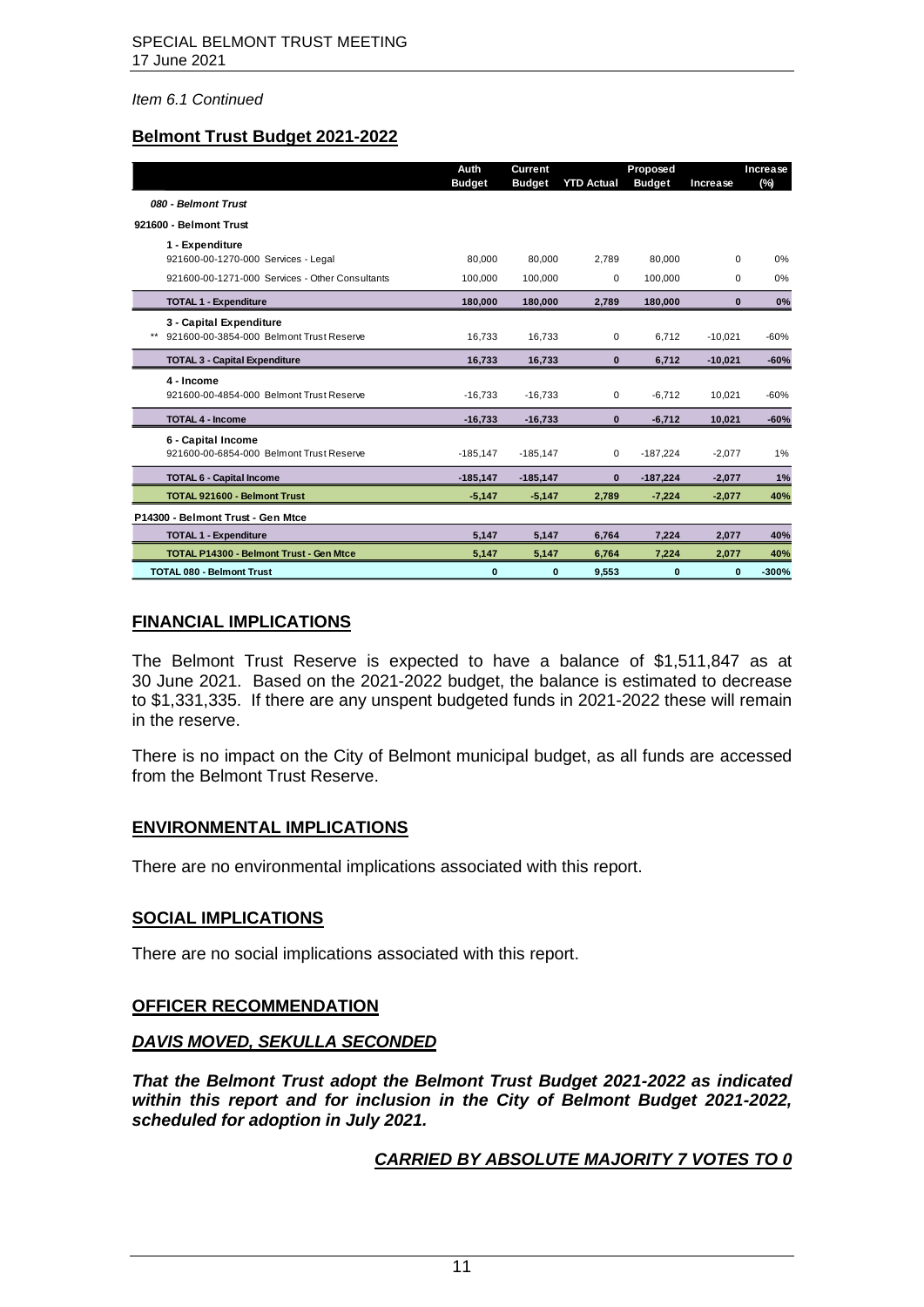## <span id="page-12-0"></span>**Note:**

**The Presiding Member advised that in accordance with Section 5.23(2) of the**  *Local Government Act 1995,* **in order to discuss the Confidential Attachments for Item 6.2***,* **Trustees will need to go behind closed doors.**

*7.19pm DAVIS MOVED, SEKULLA SECONDED that in accordance with Section 5.23(2)(c)(e) of the Local Government Act 1995, the meeting proceed behind closed doors to discuss the Confidential Attachments for Item 6.2 – Quotation Q03/2021 Belmont Trust Land Community Engagement.*

## *CARRIED 7 VOTES TO 0*

- **7.19pm The Presiding Member requested that all members of the gallery depart the meeting.**
- **6.2 QUOTATION Q03/2021 BELMONT TRUST LAND COMMUNITY ENGAGEMENT**

## **ATTACHMENT DETAILS**

| <b>Attachment No</b>                    | <b>Details</b>           |
|-----------------------------------------|--------------------------|
| <b>Confidential Attachment 1 – Item</b> | <b>Evaluation Matrix</b> |
| 6.2 refers                              |                          |
| <b>Confidential Attachment 2 – Item</b> | <b>Price Schedule</b>    |
| 6.2 refers                              |                          |

| <b>Voting Requirement</b>   | t. | <b>Simple Majority</b>                                   |
|-----------------------------|----|----------------------------------------------------------|
| Subject Index               | ÷  | Q03/2021                                                 |
| Location/Property Index     |    | Lot 5 Stoneham Street, Lot 642 Great Eastern<br>Highway. |
| <b>Application Index</b>    |    | N/A                                                      |
| Disclosure of any Interest  | ÷  | N/A                                                      |
| Previous Items              | t  | N/A                                                      |
| Applicant                   | t  | N/A                                                      |
| Owner                       | t  | City of Belmont                                          |
| <b>Responsible Division</b> | ÷  | Corporate & Governance                                   |

## **COUNCIL ROLE**

| <b>Advocacy</b>  | When Council advocates on its own behalf or on behalf of                                                                 |
|------------------|--------------------------------------------------------------------------------------------------------------------------|
| <b>Executive</b> | its community to another level of government/body/agency.<br>The substantial direction setting and oversight role of the |
|                  | Council eg adopting plans and reports, accepting tenders,<br>directing operations, setting and amending budgets.         |
| Legislative      | Includes adopting local laws, local planning schemes and<br>policies.                                                    |
| <b>Review</b>    | When Council reviews decisions made by Officers.                                                                         |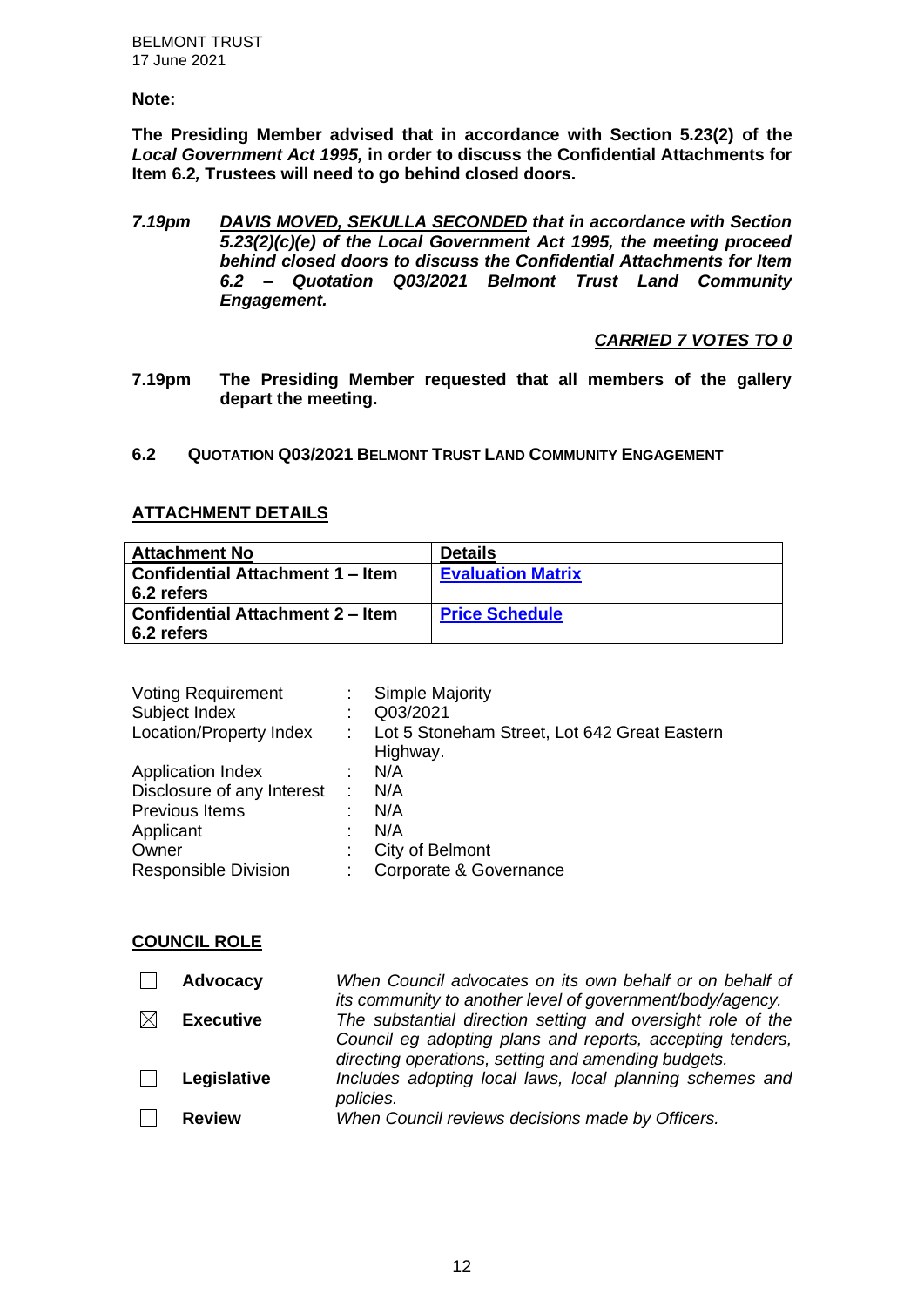$\Box$ **Quasi-Judicial** *When Council determines an application/matter that directly affect a person's right and interests. The judicial character arises from the obligation to abide by the principles of natural justice. Examples of quasi-judicial authority include local planning applications, building licences, applications for other permits/licences (eg under Health Act, Dog Act or Local Laws) and other decisions that may be appealable to the State Administrative Tribunal.*

#### **PURPOSE OF REPORT**

To seek the approval of the Belmont Trust to award Quotation Q03/2021 – Belmont Trust Land Community Engagement.

## **SUMMARY AND KEY ISSUES**

This report outlines the process undertaken to invite quotations and evaluate the responses received.

The contract is for a consultancy service to engage with the community and other stakeholders to inform the Belmont Trust of community considerations about the future use of the Belmont Trust Land.

It is recommended that the Belmont Trust engage the preferred consultant AHA! Consulting to undertake the community engagement in relation to the **Belmont Trust Land Community Engagement**

## **LOCATION**



## **CONSULTATION**

The City of Belmont has involved the Attorney General, the Independent Advisory Trustee and the State Solicitors Office in the process to ensure that there is no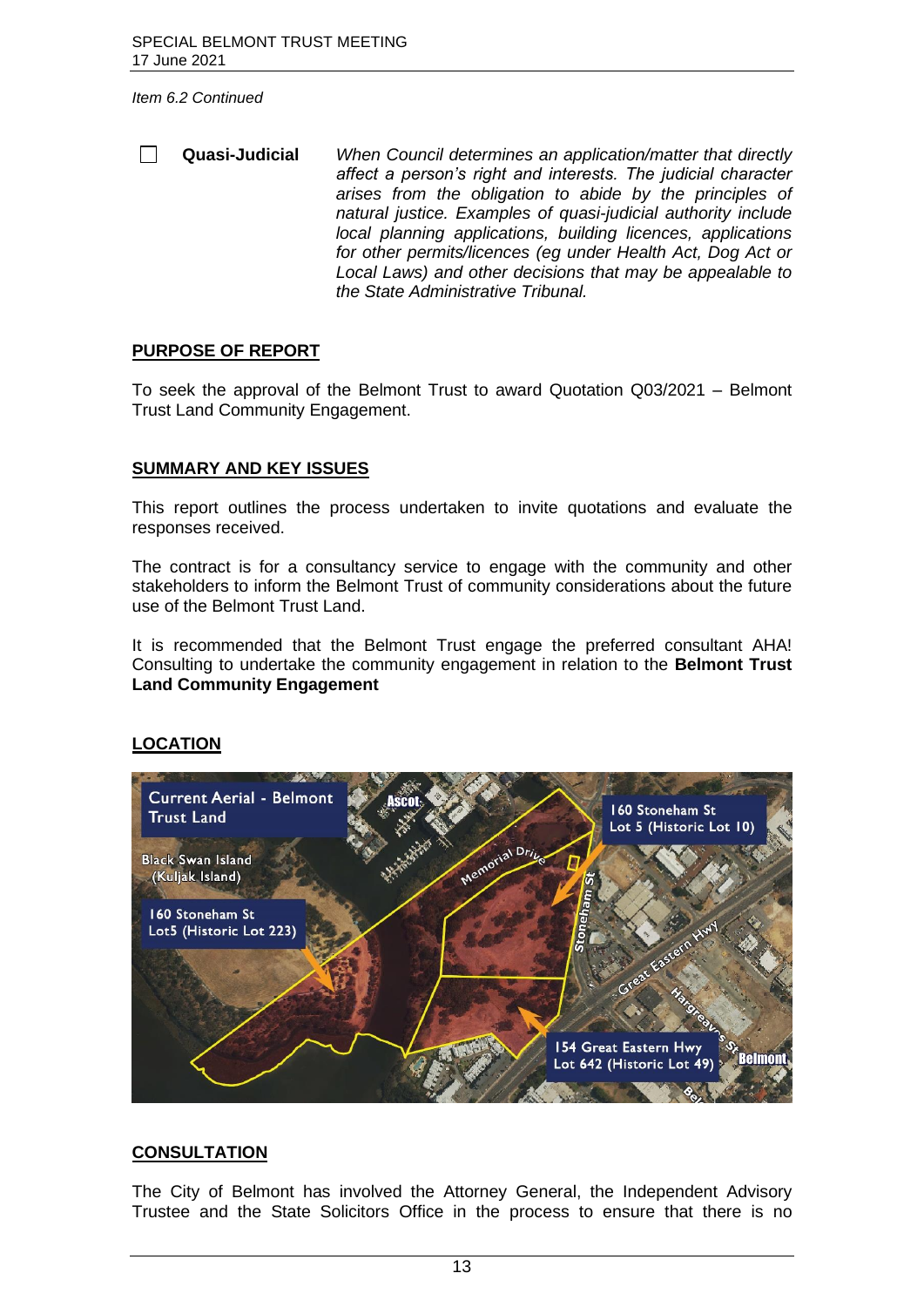perception of any conflict of interest between the City's role as a local government and that of the Belmont Trust.

## **STRATEGIC COMMUNITY PLAN IMPLICATIONS**

In accordance with the 2020 – 2040 Strategic Community Plan:

## **Goal 5: Responsible Belmont**.

## **Strategy:**

- 5.1 Support collaboration and partnerships to deliver key outcomes for our City.
- 5.2 Manage the City's assets and financial resources in a responsible manner and provide the best possible services for the community.
- 5.5 Engage and consult the community in decision-making.
- 5.6 Deliver effective, fair and transparent leadership and decision-making, reflective of community needs and aspirations.

## **POLICY IMPLICATIONS**

Council Policy BEXB7.1 Purchasing has been applied in the context of the listed WALGA preferred suppliers and quotation requirements.

## **STATUTORY ENVIRONMENT**

This issue is governed in the main by the *Local Government Act 1995*, in particular Section 3.57 which states:

- *'3.57. Tenders for providing goods or services*
	- *(1) A local government is required to invite tenders before it enters into a contract of a prescribed kind under which another person is to supply goods or services.*
	- *(2) Regulations may make provision about tenders.'*

and

The *Local Government (Functions and General) Regulations 1996* Regulation 11(2)(b) which states:

- *'11. When tenders have to be publicly invited*
	- *(2) Tenders do not have to be publicly invited according to the requirements of this Division if —*
		- *(a) the supply of the goods or services is to be obtained from expenditure authorised in an emergency under section 6.8(1)(c) of the Act; or*
		- *(aa) the supply of the goods or services is associated with a state of emergency; or*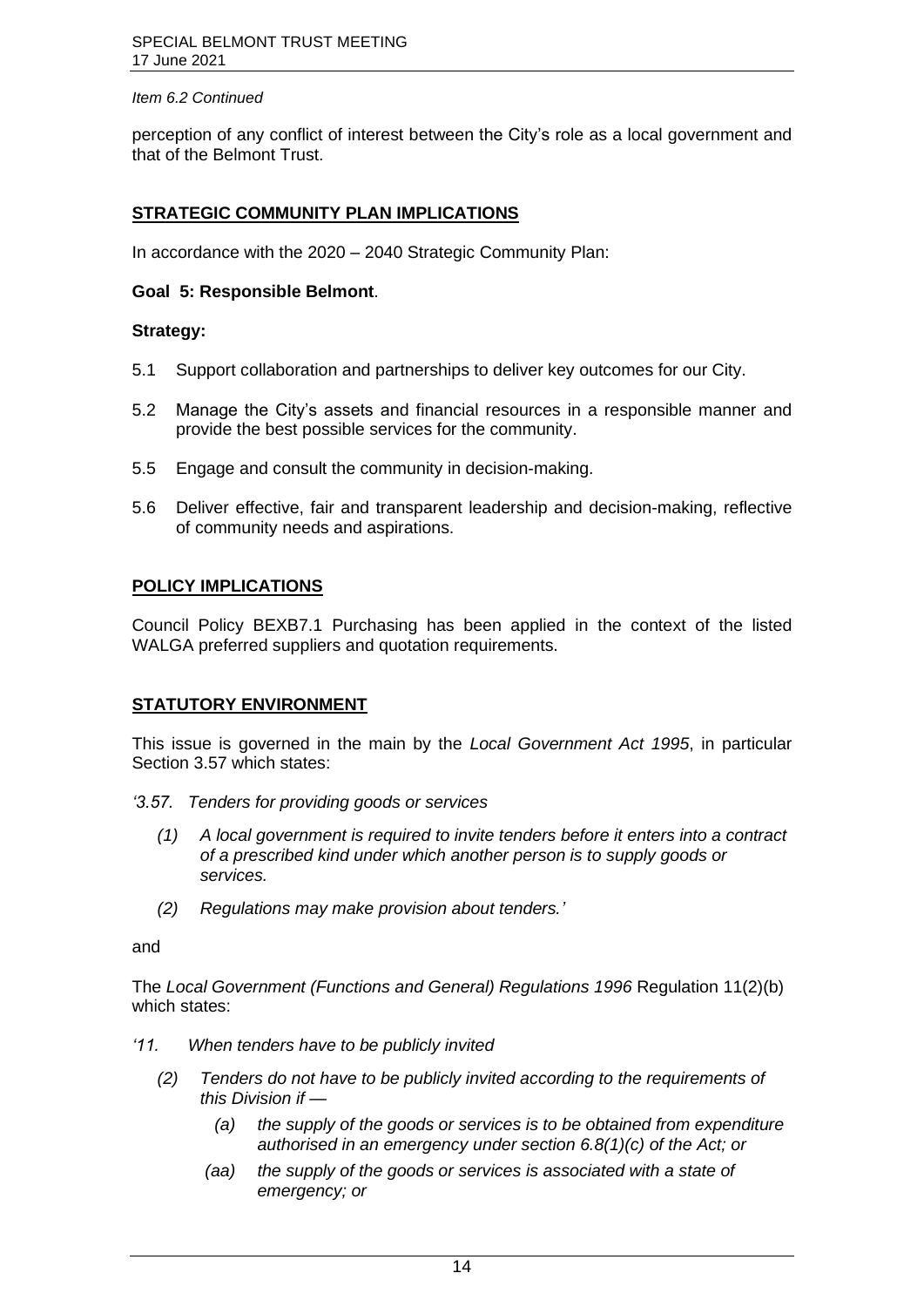*(b) the supply of the goods or services is to be obtained through the WALGA Preferred Supplier Program; or ..'*

## **BACKGROUND**

The Belmont Trust Land is a parcel of land adjacent to the Swan River of approximately 14ha. It is bounded to the north by the 'Ascot Waters' land development, to the south by a residential development, to the east by Great Eastern Highway and Stoneham Street, and the west by the Swan River. The parcel of land includes a section of the southern end of Black Swan Island, a nature reserve joined to the mainland by a road bridge.

The City of Belmont Councillors are the Trustees of the Belmont Trust and that land ("the Trust Land") is to be used for recreational purposes in accordance with the Declaration of Trust, established under the *Charitable Trusts Act 1962*. Council when deliberating matters relevant to the Belmont Trust must be cognisant that it is not meeting in its capacity as the Council with responsibility for the good governance of the district. It is meeting in its capacity as the trustee of the Trust Land. On this basis the Councillors are not attending these meetings to make decisions for the benefit of the City of Belmont, but instead for the beneficiaries of the Trust Land. This is why Belmont Trust meetings being separate to those of Ordinary Council meetings,

The Trust includes an Independent Advisory Trustee, who was engaged on this particular matter. This is an impartial person, suitably qualified, and appointed to provide guidance to the Belmont Trust on matters deemed necessary by either the Trust or Attorney General.

The City of Belmont ('the City") is looking to engage with the community and other stakeholders on behalf of the Belmont Trust in order to inform the Belmont Trust of community viewpoints on the future use of the Belmont Trust Land.

The City has provided a concept regarding potential future recreational development of the Belmont Trust Land to the Attorney General. In doing so, the City has been clear that there is a desire to seek community engagement on any concepts regarding the Trust Land. The draft concept has been given preliminary consideration by the Attorney General.

The concept has also been the subject of advice by the Independent Advisory Trustee which brings the Belmont Trust to the point where they can now seek the views of the community.

For the Belmont Trust to better understand community stakeholder perspectives in relation to any development of the land, the City is seeking to engage a consultant to design and implement a comprehensive and effective community engagement plan to articulate the vision and aspirations of the community.

Under the *Local Government (Functions and General) Regulations 1996,* Regulation 11(2)(b), tenders are not required to be publicly invited if the supply of the services is to be obtained through the West Australian Local Government Association (WALGA) Preferred Supplier Program. WALGA has established a panel for Financial & Corporate Services which includes Community Consultation and Public Relations. Four panel members were invited to provide a quote and two responses were received from: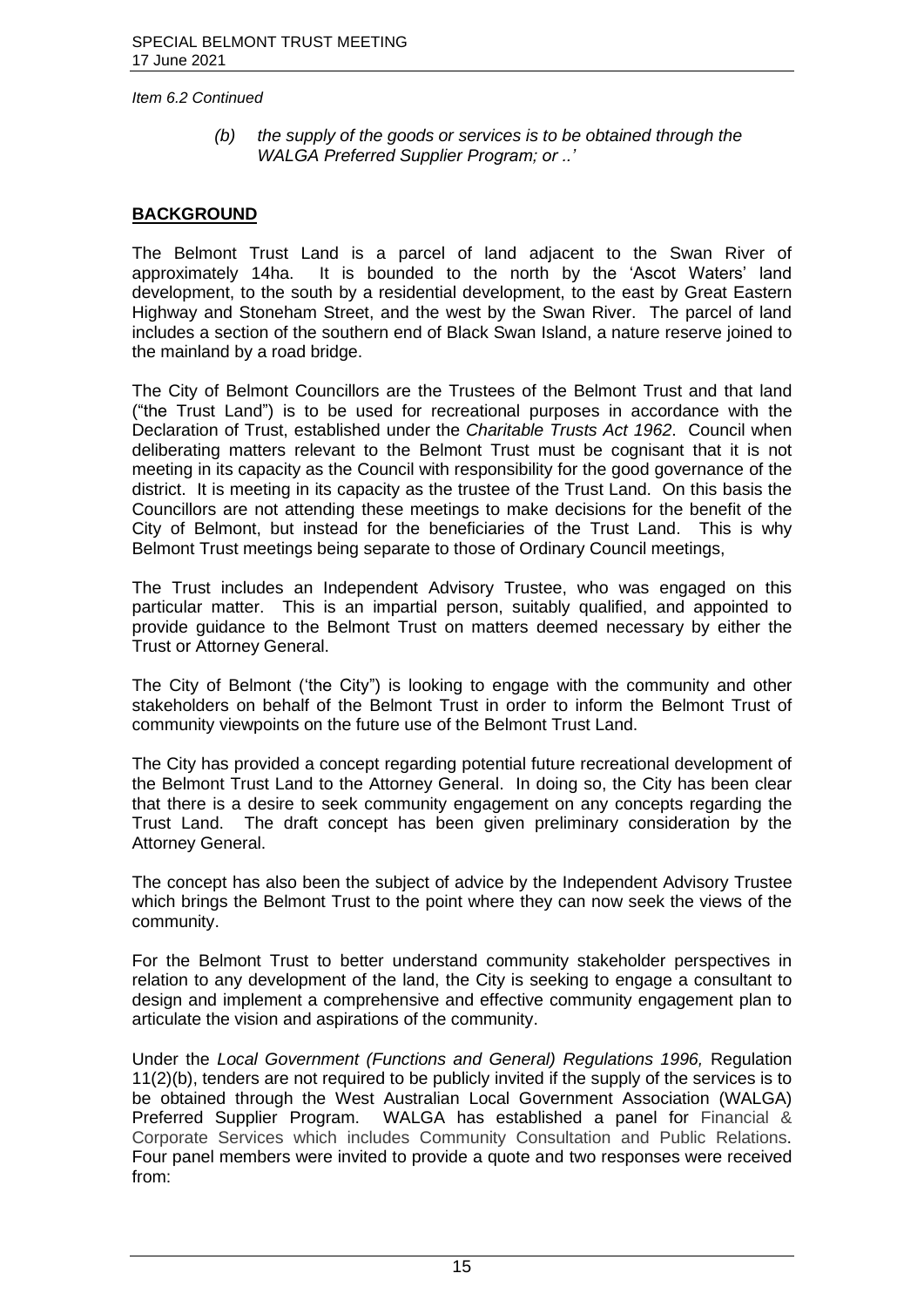- AHA! Consulting
- Element Advisory

## **OFFICER COMMENT**

The Evaluation Panel consisted of the Director Corporate and Governance, Manager Governance, Manager Planning and the Coordinator Marketing and Communications.

The responses received were assessed on the same selection criteria included with the invitation to quote, being:

|   | <b>CRITERIA</b>         | <b>WEIGHTING</b> |
|---|-------------------------|------------------|
|   | Experience              | 25%              |
|   | <b>Company Capacity</b> | <b>20%</b>       |
| 3 | Methodology             | 30%              |
|   | Price                   | 25%              |
|   | <b>TOTAL</b>            | 100%             |

AHA! Consulting was assessed as the most advantageous proposal utilising a deliberative panel approach. The Evaluation Panel's assessment of the submissions is detailed in [Confidential Attachment 1](https://www.belmont.wa.gov.au/docs/ecm/Special%20Belmont%20Trust%20Meeting%2017%20June%202021%20Confidential%20Attachment%201) – Evaluation Matrix.

## **FINANCIAL IMPLICATIONS**

The prices submitted are detailed in **Confidential Attachment 2** – Price Schedule.

The Belmont Trust component of the City of Belmont Budget contains sufficient funding to undertake this essential community engagement process.

## **ENVIRONMENTAL IMPLICATIONS**

There are no environmental implications associated with this report.

## **SOCIAL IMPLICATIONS**

There are no social implications associated with this report.

#### *8.08pm POWELL MOVED, ROSSI SECONDED that the meeting again be open to the public***.**

## *CARRIED 7 VOTES TO 0*

**8.08pm The meeting came out from behind closed doors. No members of the public returned to the meeting.**